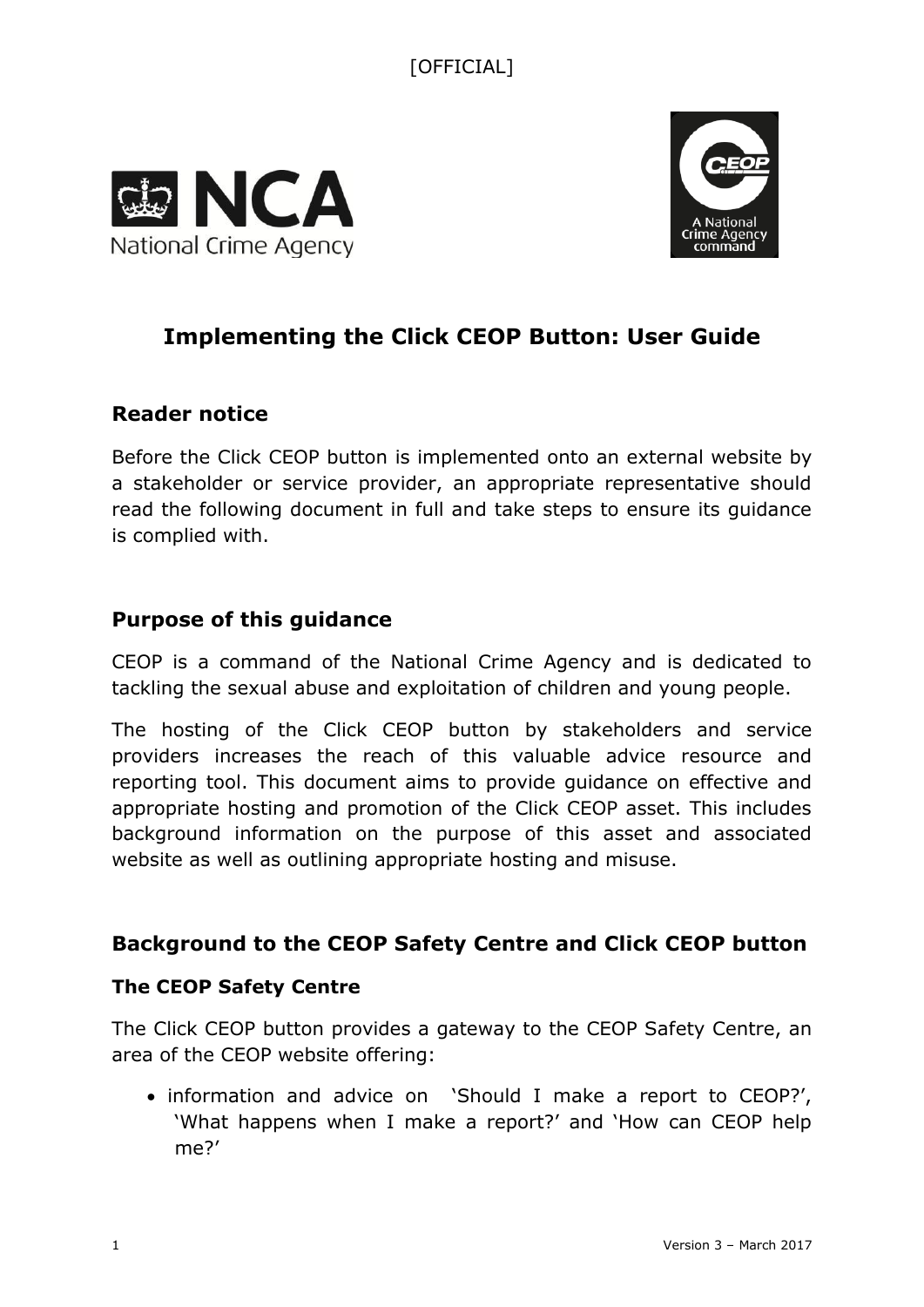- signposting to CEOP partners, such as Childline, who can offer help and support on issues outside of CEOP's remit, which includes online bullying.
- reporting of suspected or known child sex offender activity directly to CEOP for investigation. Every report will be read by a Child Protection Advisor within the CEOP Child Protection team.

It is advised that users read the information and advice contained within the CEOP Safety Centre prior to making a report to CEOP.

### **The Click CEOP button**



The Click CEOP button (pictured above) is an asset of the National Crime Agency CEOP command. The CEOP command works to protect children from sexual abuse and exploitation both online and offline.

The button has been developed for children and young people and is offered as a convenient and potentially less intimidating method of reporting these sensitive types of crime, alternative to face-to-face and telephone reporting to local police forces. It provides children and young people with access to an online mechanism for reporting known or suspected child sexual exploitation or child sexual abuse directly to CEOP.

### **Reporting to CEOP**

CEOP takes all reports seriously and children of all ages can report through the Click CEOP button. The reporting form is designed to be as accessible as possible by children, but it is highly recommend that young children seek the support of an adult they trust to help them make a report.

All reports to CEOP are treated sensitively and are read and risk assessed by a CEOP Child Protection Adviser. It is not possible to report to CEOP anonymously as CEOP have a duty to ensure the child or young person is safe. Reports made outside of office hours are viewed by the NCA Control Centre. Urgent concerns about a child's safety are referred by the Control Centre to local police. CEOP advise any urgent reports where a child is in immediate danger should be reported to the local police force where the child is located.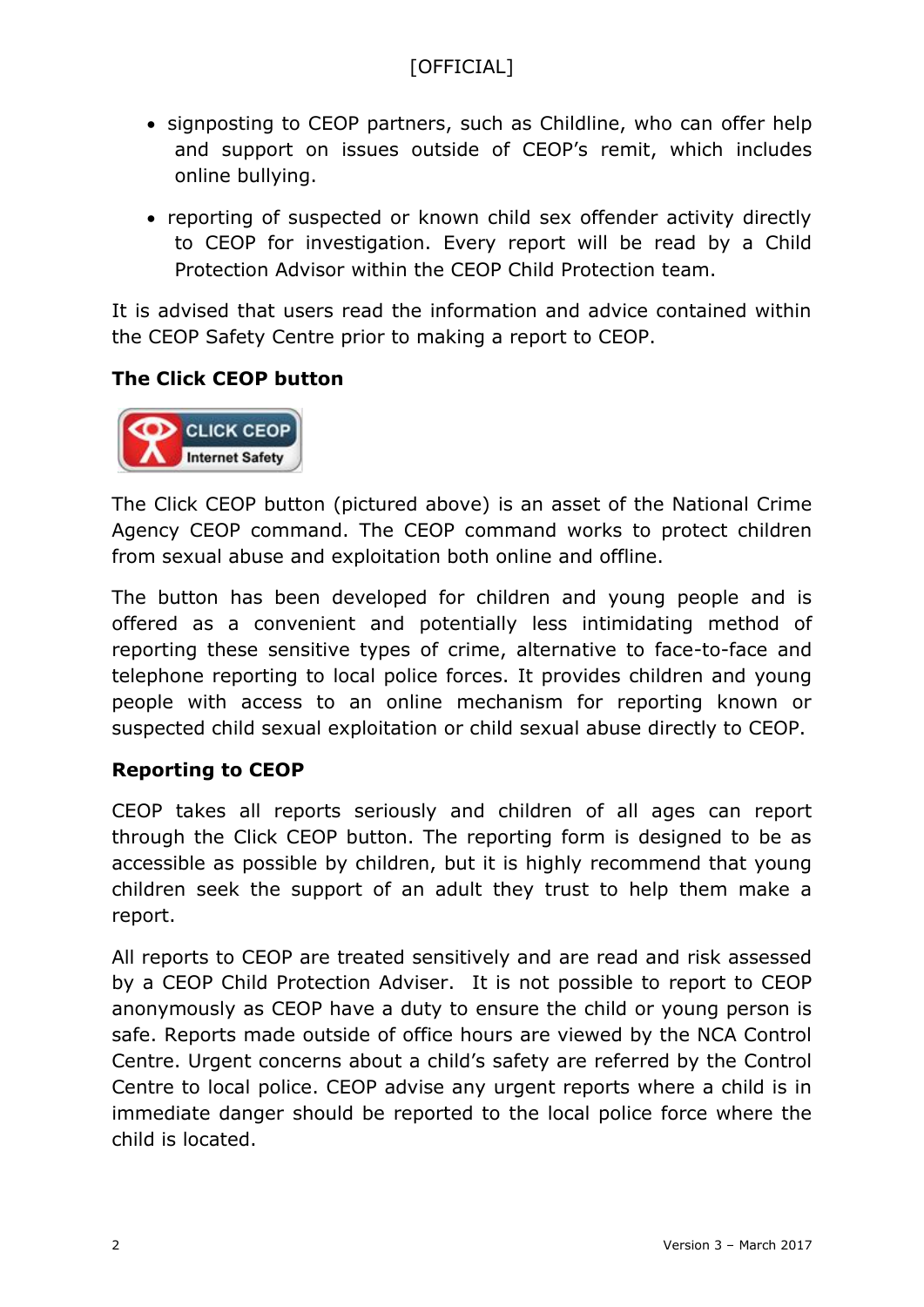Professionals should promote the Click CEOP button to children and young people and encourage them to report to CEOP if they are ever worried or concerned about sexual abuse or exploitation.

Online bullying or other online concerns **should not** be reported to CEOP and children and young people should be directed to speak to an adult they trust, and/or referred to Childline, if they would like to speak to someone about how they are feeling.

# **Correct use of the Click CEOP asset by stakeholders**

### **Appropriate hosts**

CEOP encourages the hosting and promotion of the Click CEOP button by appropriate stakeholders and service providers as this increases the asset's visibility and potential reach when a child or young person may need its information and advice, or reporting service.

Only stakeholders providing services to children, young people and families in the UK (and thus hosting or signposting content appropriate for these audiences), should host and promote the Click CEOP button.

Examples of appropriate stakeholders:

 $\Box$  UK schools, colleges and other educational institutions for children and young people under 18 years, e.g. hosting on a school website, or inclusion in a newsletter for parents/carers;

 $\Box$  providers of web-based services with a target or known audience of under 18s, e.g. a social networking site or blog; located in the appropriate 'Safety' area.

 $\Box$  UK NGOs.

The above list is not exhaustive. External stakeholders and service providers should use their professional knowledge and experience when assessing whether or not they are appropriate to host or promote the Click CEOP asset. Specific enquiries relating to compliance should be directed to the CEOP Education Team at [ceopeducation@nca.x.gsi.gov.uk](mailto:ceopeducation@nca.x.gsi.gov.uk)

### **Asset integrity**

The Click CEOP asset must always be used in its entirety and without modification by external parties.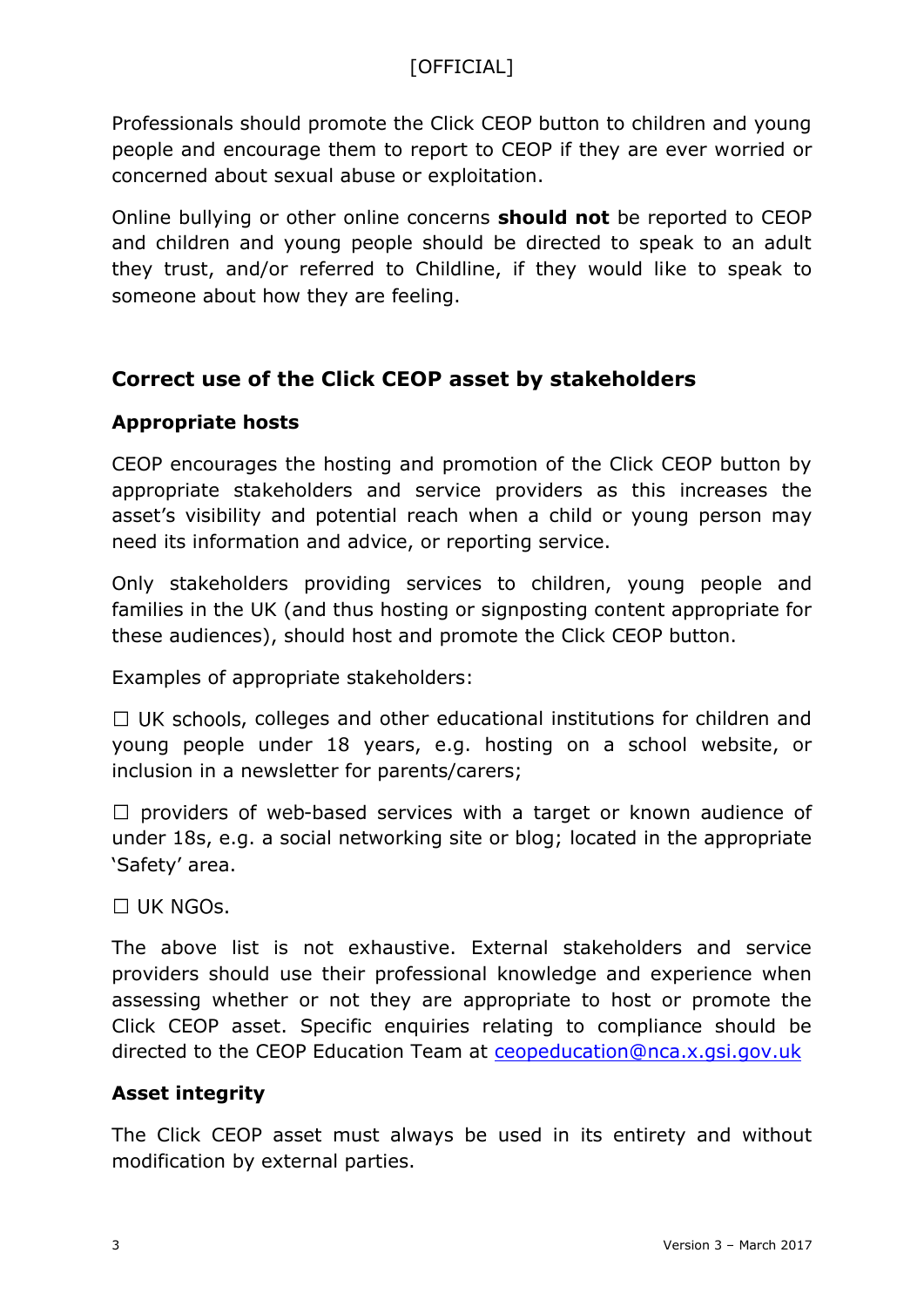### **Positioning**

The Click CEOP button must always be presented clearly and be prominent within a dedicated, uncluttered space. Where applicable it should be placed in a relevant area of a website, ideally offering help and advice to users of the service or signposting to sources of help and support e.g. a safety or help area. Where possible, the suggested Click CEOP signposting text provided at the end of this document should accompany the Click CEOP button.

Guidance for providers of web-based services on how to provide effective online safety advice to users is available from the [UK Council for Child](http://www.gov.uk/government/groups/uk-council-for-child-internet-safety-ukccis)  [Internet Safety \(UKCCIS\)](http://www.gov.uk/government/groups/uk-council-for-child-internet-safety-ukccis) in 'Advice on child internet safety 1.0: universal guidelines for providers'.

### **Hyperlinking**

The Click CEOP asset is provided as an image file (a GIF). When hosted by an external stakeholder's website or web-based service it **must only** be hyperlinked to the CEOP Safety Centre: [https://www.ceop.police.uk/safety-centre.](https://www.ceop.police.uk/safety-centre)

#### **In-app signposting**

CEOP encourages in-app signposting to the CEOP Safety Centre. However the Click CEOP button should not be used within an app due to the potential for its inclusion to suggest that the app has been quality assured by CEOP and often limited opportunities to inform users otherwise.

App developers seeking to include a link to the CEOP Safety Centre should include this as hyperlinked text – i.e. "CEOP Safety Centre" hyperlinked to <https://www.ceop.police.uk/safety-centre> - in an area signposting help or sources of support to users. Where possible the following text should accompany the hyperlink:

CEOP helps any child or young person under the age of 18 who is being pressured, forced or tricked into taking part in sexual activity of any kind. You can visit the CEOP Safety Centre for information and advice and make a report directly to CEOP.

#### **Misuse**

As a part of the National Crime Agency, the Click CEOP button is protected under Crown copyright and should never be misused or modified. Legal action may be taken against those who seek to misuse it.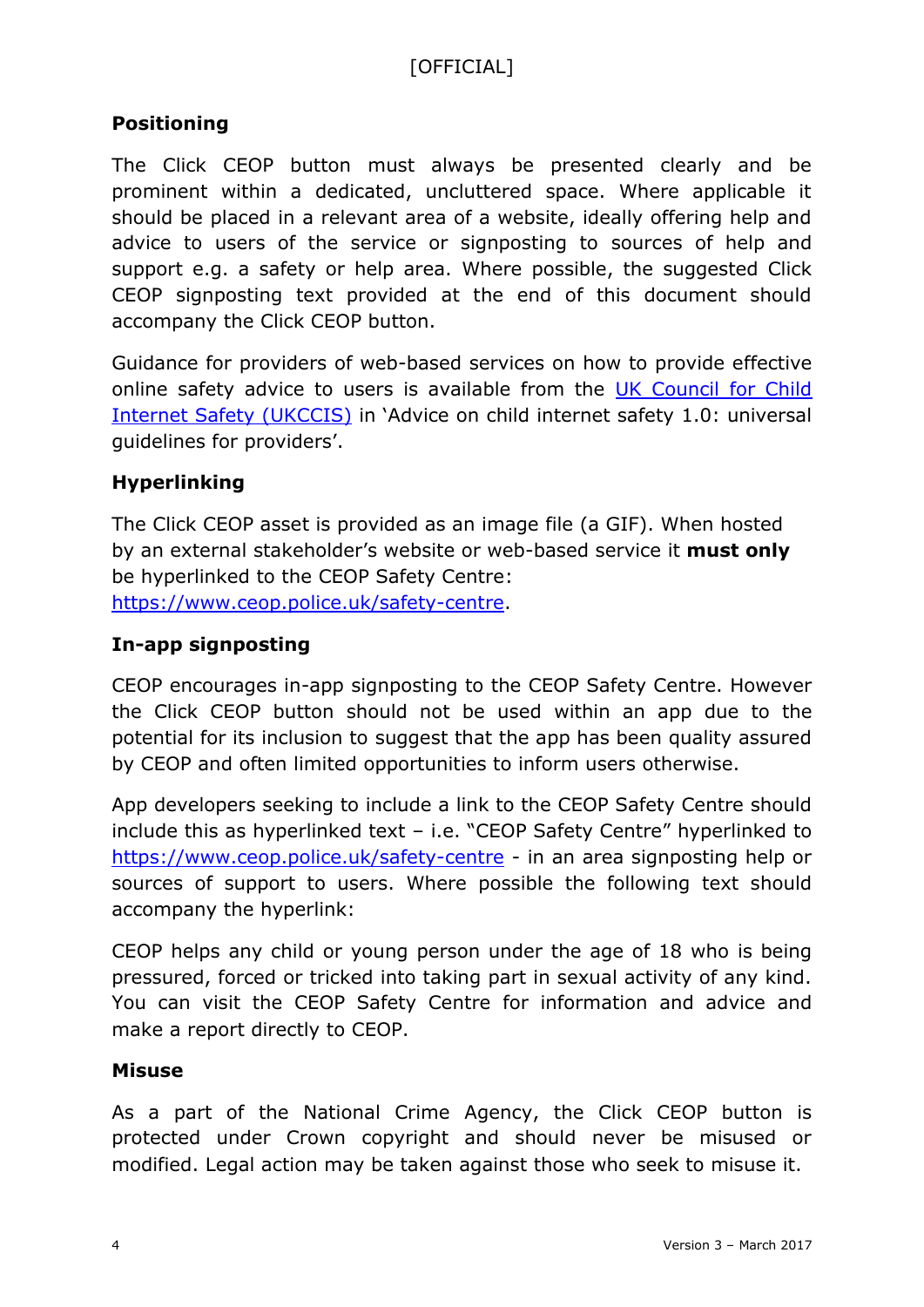Hosting of the button **does not** mean that a site or service is associated with, is endorsed by, has been vetted by or is deemed safe for children and families by the NCA's CEOP command. Any suggestion of the aforementioned by external service providers and stakeholders hosting the Click CEOP button constitutes misuse.

Further examples of misuse include:

 $\Box$  hyperlinking the button to anything other than the CEOP Safety Centre: [https://www.ceop.police.uk/safety-centre;](https://www.ceop.police.uk/safety-centre)

- $\Box$  altering the proportions of the button;
- $\Box$  trimming, cropping or bleeding the button off the edge of the page;
- $\Box$  placing the button at an angle;
- $\Box$  changing the colour or typeface of the button
- $\Box$  hosting by an inappropriate stakeholder or service provider.

The above list is not exhaustive and CEOP encourages a common-sense approach to the use of its assets by external stakeholders and service providers. Specific enquiries relating to compliance should be directed to [ceopeducation@nca.x.gsi.gov.uk.](mailto:ceopeducation@nca.x.gsi.gov.uk)

## **Suggested Click CEOP signposts**

In order to clearly communicate the service provided by the Click CEOP button, accompanying signpost copy is suggested below. Wherever possible, dependent on placement, this signposting should be used. If the intended audience is mixed, signposting for children and young people should take precedence over signposting for adult stakeholders.

#### **Signposting for children and young people**

CEOP helps any child or young person under the age of 18 who is being pressured, forced or tricked into taking part in sexual activity of any kind. This can be something that has taken place either online or in 'the real world', or both. The CEOP Safety Centre has clear information and advice on what can be reported to CEOP, the reporting process and what will happen if you do decide to make a report. You can visit the CEOP Safety Centre and make a report directly to CEOP by clicking the Click CEOP button.